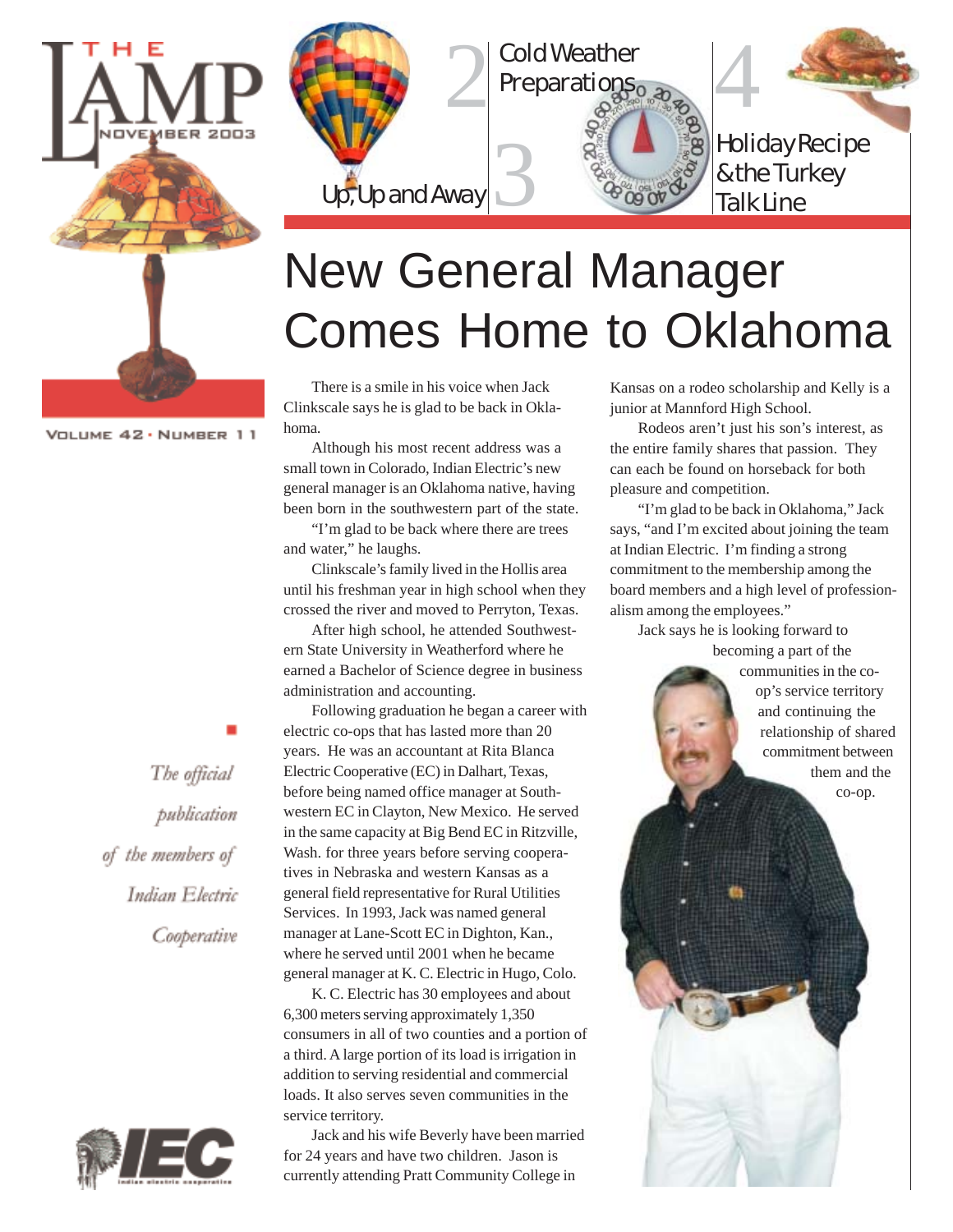## Co-op a Sponsor in Balloon Blast

Any fear of high places was dispelled for IEC employees David Wilson and Clara Eulert as they represented the co-op in Cleveland's 4th annual Balloon Blast.

Held in conjunction with Cleveland's Pioneer Day celebration in September, the Balloon Blast is the premier fund-raiser for the Cleveland Friends of the Library.

Although a financial supporter of the event in the past, this was the co-op's first year to be a corporate sponsor.

"Sponsorship entitled us to a hot-air balloon with the co-op's banner," explains Wilson, manager of member services, "and we got to work with the balloonists for the two-day event." Wilson adds he and Eulert also got to ride in the colorful contraptions.

"Not only does the Balloon Blast raise the most money for our local library," says Rhonda Stucks, president of the Friends of the Library, "but it

is the most fun of all our fund-raising events. "And we wouldn't be as successful in raising those funds without corporate sponsors such as Indian Electric. We truly appreciate their support," she says.





*IEC offices will be closed Thursday, Nov. 27 and Friday, Nov. 28 for the Thanksgiving holiday. If you experience an interruption in your electric service or spot a safety hazard, please call (918) 358-2514. Dispatchers and service personnel will be on duty throughout the holiday weekend.*

*Visit the Department of Energy's new Web site to learn how to save money on your energy bills this winter.*

www.eere.energy.gov/consumerinfo/energy\_savers

### **INDIAN ELECTRIC COOPERATIVE, INC.**

**Office Hours** 7:30 a.m. – 4:00 p.m. (Monday - Friday) (918) 358-2514 www.iecok.com

**To Report an Outage** (918) 358-2514 or 1-800-482-2750

**24-hour Service Center** (918) 295-9520

#### **Board of Trustees** Dr. Greg Fielding, President District 8 Loris Peckenpaugh, Vice-President District 6 Wanda Foster, Sec.-Treas. District 5 Robert Burk District 1 Mike Spradling District 2 **J.W. Perry District 3** Leon Day **District 4** Bill Boone District 7 Gary Moore **District 8** Rock Reese District 9 Berry Keeler **District 9**

Jack Clinkscale General Manager

*The Lamp* (USPS 942-940) is published monthly by Indian Electric Cooperative, Inc., P.O. Box 49, Highway 64 Southeast, Cleveland, Oklahoma 74020 for the interest of its membership. Subscription price was \$0.17 per month in 2002. Periodical postage paid at Cleveland, Oklahoma and additional mailing offices.

- Postmaster: Send address changes to The Lamp, P.O. Box 49, Cleveland, OK 74020.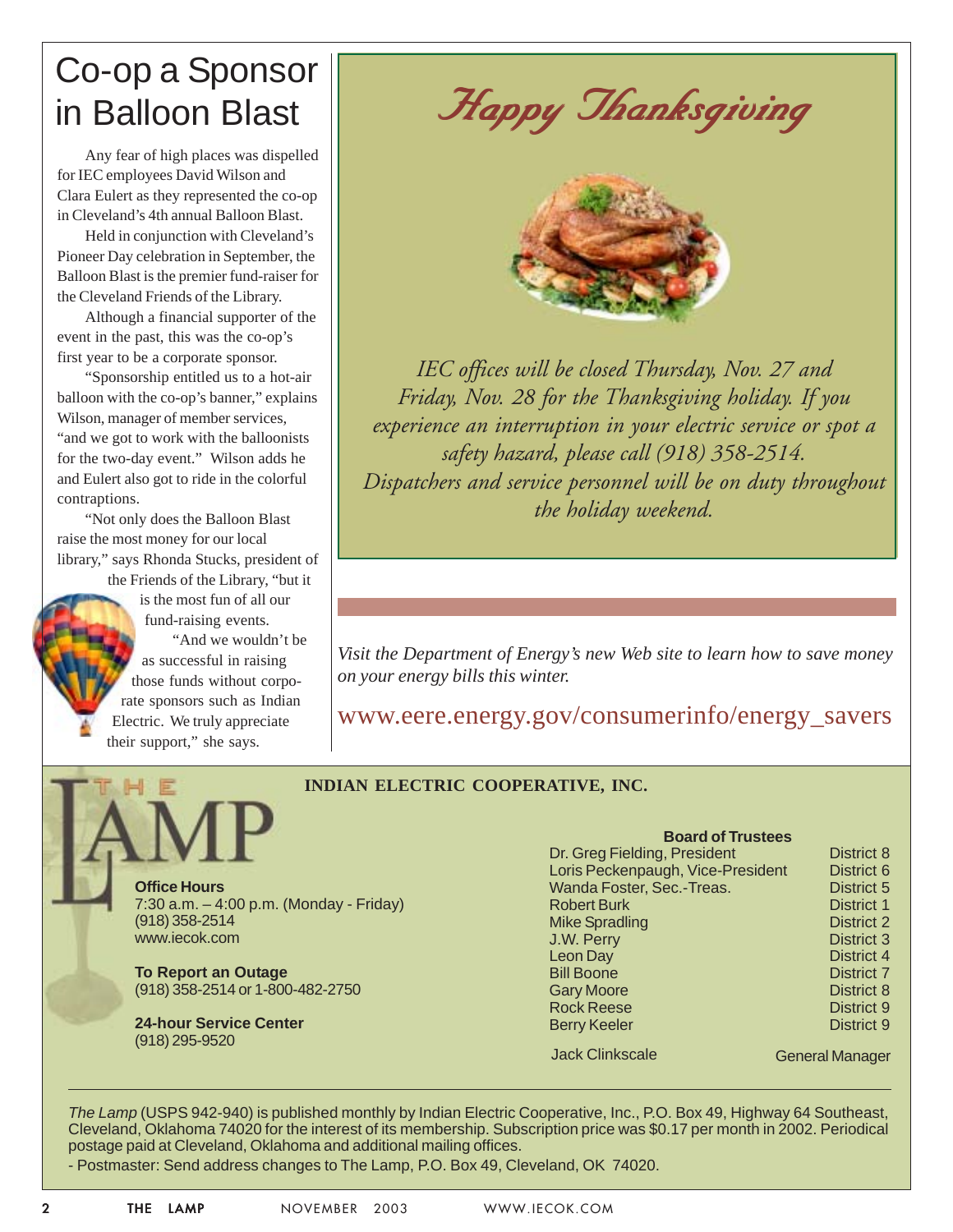## The Most Important Types of Heating Service

Most of us want to spend the minimum amount of money when servicing or replacing our heating systems. But a low-cost service call may not include some important safety and efficiency improvements.

Your heating contractor should agree to include the following best practices as part of your heating-system replacement or major service call. You may need to pay a little more in return.

If you replace your furnace, it should be sized correctly to match your home's heating load. This sizing should account for any energy improvements you've made to the building shell. Your new furnace may be smaller than your old one.

Your contractor should test the furnace's airflow, and install additional return ducts or supply ducts if needed to improve air distribution. The main supply and return ducts should be fastened to the furnace with screws on all sides. The main ducts should be sealed to the furnace with duct mastic. Duct tape is a temporary solution, and should not be used for sealing most ducts.

Any holes in the furnace itself should be sealed with mastic or high-quality metal tape. Joints between the main ducts and branch ducts should be sealed with mastic.

The filters should completely fill the opening where they're installed. They should be held firmly in place with brackets, retainer springs, or other means.

### Annual Meeting Recap, Photos in December Lamp

The November issue of *The Lamp* went to press before our annual meeting October 18, so we were unable to include any of the meeting's highlights.

Be sure to read the December issue for a recap and photos of the meeting.

Any filter slot near the furnace should have a sealed cover to prevent air leakage.

Any existing chimney problems should be solved during replacement. This may include re-sizing or re-lining the chimney to match the size of new heating systems.

The airflow to your home's supply registers should be balanced using balancing dampers in the ducts. These should be located near the main duct. Room temperatures should be consistent throughout the house after balancing.

If you have any questions about your heating system or servicing it, be sure to visit with your contractor.



## Be Prepared for Winter Travel

There's no way to avoid it: winter is coming. In Oklahoma, that not only means cold weather, but snow and ice. No matter if you are just going to be driving back and forth to work, or traveling to spend the holidays with your family, you will want to make sure your car is in good condition and that you have a winter travel survival kit. Also, if travel is necessary in stormy weather, it's best to inform someone of your travel route, destination and expected arrival time. You should remember to keep your gas tanks near full to avoid ice in the tank and fuel lines and to keep a disaster supply kit in your car with you. For more information on winter travel or to check the weather and any possible weather advisories, visit *www.AAA.com* before beginning your trip.

#### **Winter Travel Survival Kit**

- Cell phone, battery-powered radio and extra batterie
- Flashlight and extra batteries
- Blankets or sleeping bags
- Booster cables
- Fire extinguisher (5lb., A-B-C type)
- First aid kit and manual
- Bottled water and non-perishable high-energy foods, such as granola bars, raisins and peanut butter
- Compass and road maps
- Shovel and ice scraper
- Tire repair kit and pump
- Flares
- Extra clothing to keep dry
- Sack of sand or cat litter (for tire traction)
	- Tow rope
- Knife